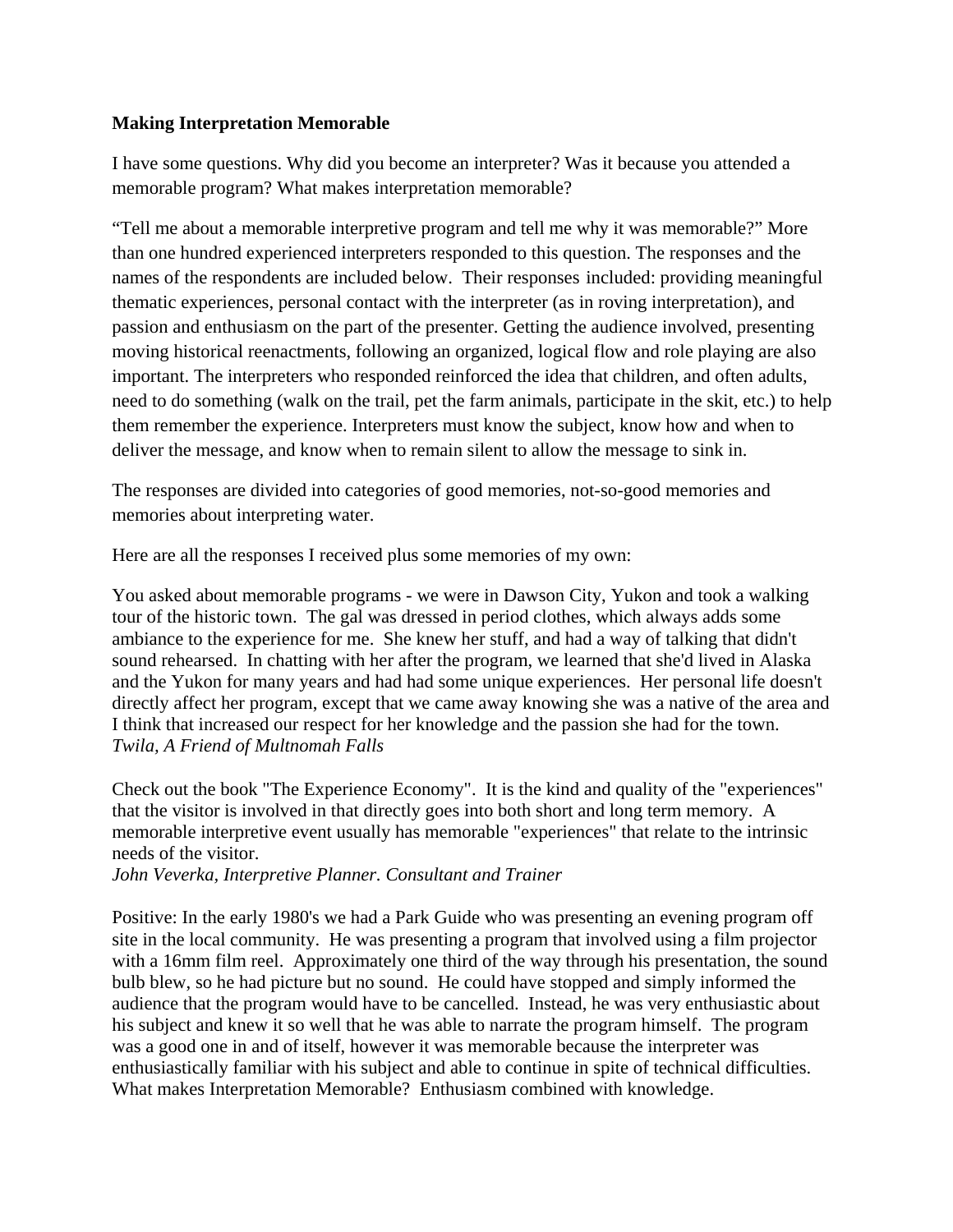### *Jim Runkles, former Park Manager, Bonneville Lock and Dam*

Some examples of memorable programs I have attended: At an NAI conference (I think) one presenter, with minimal props was able to draw people into the story (Lewis and Clark) by having the audience stand up and pretend to climb into the boat. After seating, the audience "rowed" the boat while the presenter talked about daily life for the crew. He would interject occasional sing-song type chants to keep the "rowers" involved and coordinated. It was a great way of involving the audience, giving them a hint at how hard it was to row for many hours each day (compared to how hard it was to keep it up without really rowing for just a few minutes). There are many other components of this story that could be told in this active manner. It also helps keep audiences engaged if they physically participate and everyone can, not just a few volunteers!

Another successful program was one I borrowed from somewhere long ago - I had a volunteer make costumes (hats or capes or belts etc) representing wetland plants and animals. In the program I would dress audience members up as parts of a wetland. I had fish hats, moss capes, plant capes, bird hats, turtles shells, cattail hats etc. The participants loved "being" the wetland. Each time I added a component they had to swim around, become a school of fish, hide next to the plant that was floating in the water, chase food, sun themselves on a log, etc. It made a "living" wetland in the classroom.

Another really fun program I had a chance to see was a "Frog and Toad Olympics". The presenter invited people to bring a frog or toad to enter the races. The presenter switched between Ranger and Commentator simply by turning around switching hats and voice style then back again. The Ranger compared frogs and toads and their features and traits. HE would interject water safety or upcoming event "commercials". After the presentation all contestants competed in the Olympic race, winners declared and all frogs and toads were released. (Some "defected" before reaching the finish line). It was fun, active and memorable. It definitely took the right personality to do this type of program.

It is hard to describe in short these experiences - but they have been some of my favorite and based on what I saw from the audiences - very enjoyable. *Mary Anne Heitmeyer, Park Ranger, U.S. Army Corps of Engineers, Mark Twain Lake* 

I think that the mom in me remembers programs what gave my kids a great experience, something that gets them involved and interested in the resource. Photo Ops that I can look back at years from now and remember how much fun we had and how great that program was.

The interpreter in me loves to see creativity. Something original. Not to be confused with something "Fancy". I want to see neat pocket exhibits, inexpensive props or visual aids. Something that is going to make me remember this experience for years to come. For me high tech isn't near as memorable as low tech and highly relatable.

The manager in me is looking for something that is site specific. The more interpretive training I get and give the more I am looking for interpretive programs to be an experience that the visitor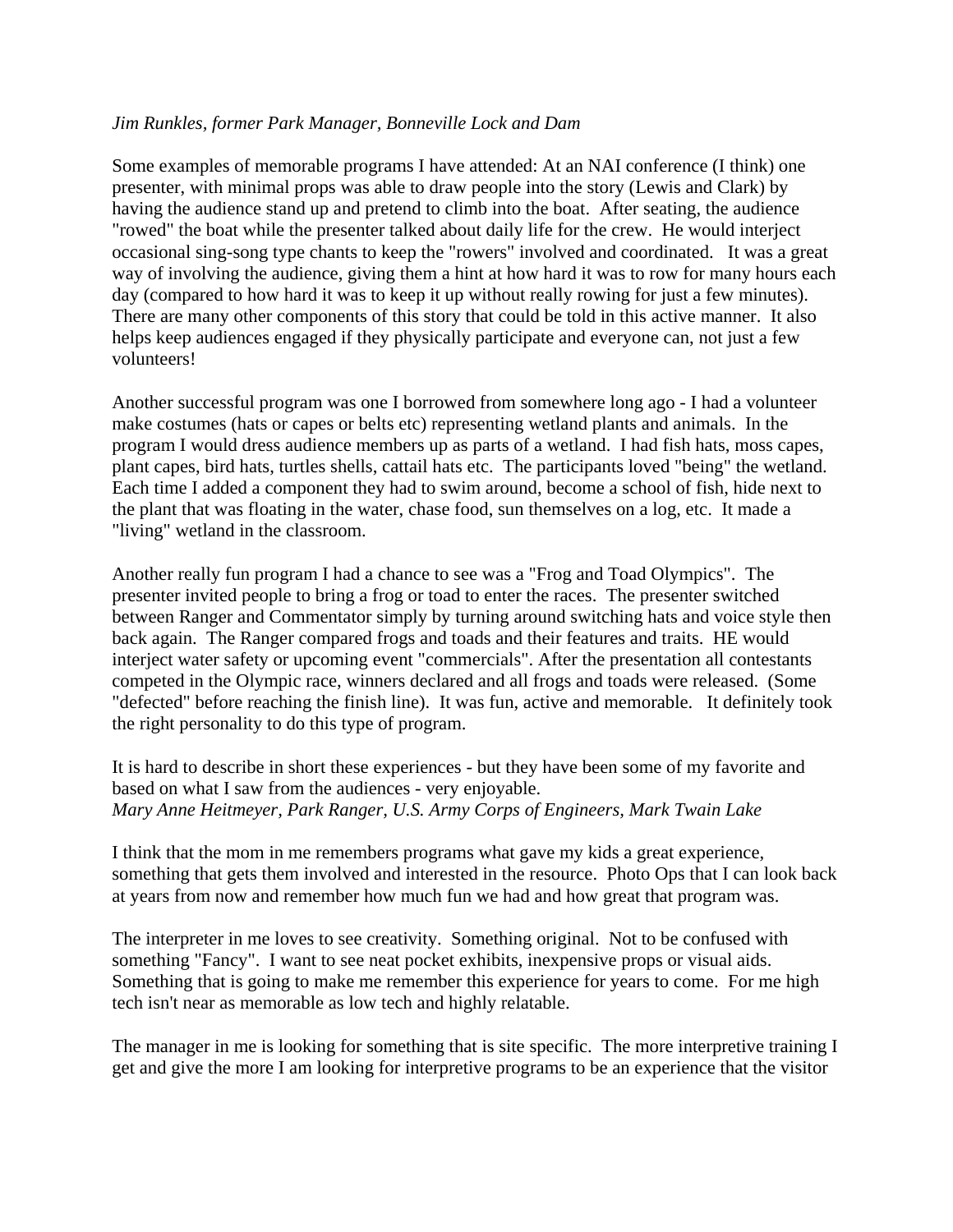can't get just anywhere. Whether I go to Yosemite or Lake Dardanelle State Park, I want my interpretive experiences to be about that place.

One of the best interpretive programs I have been to with my family was at Petit Jean State Park (a nearby Arkansas State Park). We were camping for the weekend and went to the evening amphitheater program on "10 sites to see in Petit Jean State Park". It was a power point program but had a lot of audience involvement and was very casual and conversational. And although I had been to Petit Jean many times before, I learned about things in the park I didn't know about. For the next several days during our camping trip we went in search of the 10 things talked about in the program. (Gorilla Rock, Bear Cave, Rock House Cave, Turtle Rocks, Cedar Falls, The Grotto, Davies Bridge, etc...) We had a great time searching for the places and getting pictures of the kids at each of them. This simple program had all the makings of a memorable program. My kids participated in the program through questions and answers and although there weren't any photo ops during the program we had many later as a result. Although the program was a power point, it was very simple, presented outdoors in the amphitheater and very relatable as it got us excited to go out and see the park during our visit. And as a manager I loved how park specific it was and how it led many of our experiences throughout the rest of our stay. *Sarah A. Keating, Certified Interpretive Trainer, Assistant Superintendent Lake Dardanelle State Park* 

I took my daughter (almost 11) and my son (8) to the Barrington Living Farm at Washington on the Brazos, which is a Texas Parks and Wildlife historical site (the Texas Declaration of Independence was signed there). At the Barrington Farm, they have interpreters dressed up in period costume who are performing farm chores that a 19th century Texas farmer and his family would be doing on a daily basis. My daughter was enlisted to help with the farm chores, which included shelling peas, feeding the hogs, doing laundry, and making shakes for the barn roof. She was able to relate what she was doing to some of the things she had learned in her history classes in school, and got some hands on experience with what life was like for a kid her age in that time period and place. At one point one of the interpreters made the comment that if she found a grasshopper, she could feed it to the chickens in the barn. She spent about 20 minutes scouring the fields looking for a grasshopper. I think the hands on work really made the experience real for her; she was telling everyone we saw for the next 4 days that she had gotten to do chores at the farm (too bad she still doesn't want to do 21st century chores like clean her room). I think hands on experiences, where people get to do something themselves, are what make interpretive experiences really memorable

*Jennifer Linde, Outdoor Recreation Planner, USACE, Fort Worth, Texas* 

What makes interpretation memorable to me is when it makes a connection to a feeling within me whether it is value related or makes a connection to my childhood and some of the memories that I have about family.

*Jason Whiting, Hartwell Project, USACE Hartwell, Georgia* 

My husband took me on an Orca watching tour for my 25th birthday. I have wanted to see wild Orcas for as long as I can remember, so this was a huge deal for me. The vessel was small and had one onboard interpreter. She was very knowledgeable and obviously loved what she did. What I remember most about her was that she was so responsive to the situation and the visitors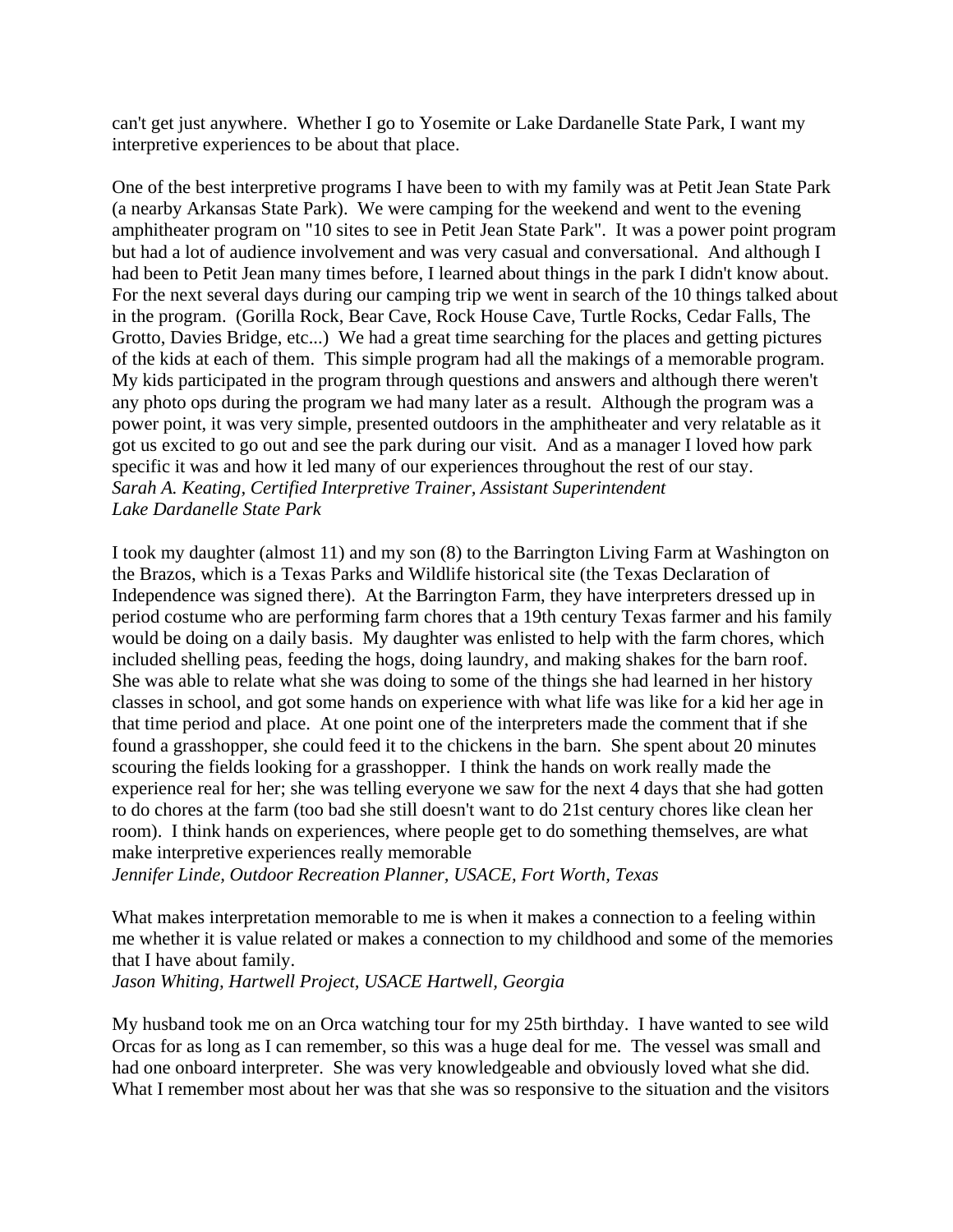needs and interests. She spent more time with those who wanted more information but didn't overstay her welcome with those who just wanted the peace and quiet of the water. When we did encounter the Orca pods, it was overwhelming for me and everyone else on the boat. And she did the best possible thing for us...she didn't talk! She let us all experience the moment in our own way, not intruding on our experience. She answered questions if they were asked, but never tried to push information on anyone. After the pods had moved away from the boat (and they literally swam up to and under our boat!) she started conservations again. It was such an emotional moment for me and it could have been disrupted by a pushy interpreter, but she really allowed each of us to experience it in our own way and to me, that made it a more powerful and memorable experience.

*Jessica Moore, Conservation Program Coordinator, NW Trek, Washington* 

I think what has made for some memorable interpretive programs that I have conducted, has to be serendipity—those unplanned events that fall in the interpreter's favor. It can't be overlooked. For example, when I was a young buck NPS ranger, I was conducting a reptile program at the outdoor amphitheater at Mammoth Cave National Park, on a particularly cool autumn evening. I'm guessing there were 300 people in attendance. I built a large campfire, collecting wood that was stacked against the fire ring. As if on cue, just as while on stage gearing up to conduct the program, and with the fire going strong, a large and now thoroughly warmed copperhead slithered out from under the of the wood pile...much to my surprise and that of the campers in attendance! I grabbed the snake stick in the amphitheater and collected the snake (everyone was standing on the benches now), and placed him gently behind a wall. I'm sure that the folks attending the program that night thought that it was part of the performance, which it certainly wasn't. But it made for a memorable moment! I had everyone's attention from that point on, that is for sure. So there you go...serendipity.

*Dave Dutton, Operations Manager, Abiquiu Lake* 

When I was attending Chico State for my BS I had a ton of great interpretive moments. One moment I remember is going to Alcatraz Island and listening to the audio recording while touring the prison. There were screams from real prisoners and chains clanking. I will never forget the hardships of those early day prisoners.

*Angela M. Bradley, Park Ranger, Volunteer Coordinator, USACE, Eastman Lake* 

Here are a few memorable programs that I experienced working with other interpreters: Yosemite National Park:

During an evening program about Peregrine Falcons, the park ranger explained how DDT builds up in a food pyramid using a pile of coats (borrowed from the lost and found.) 8 audience members were brought up to the front to represent plants. The ranger pretended to spray them with pesticides, then each one put on a "coat of DDT." Then 4 more audience members were brought up to represent the insects. They "ate" the plants (who went back to their seats) and each insect put on two coats each. 2 swallows "ate" the insects, so they had to put on 4 coats each. Finally, the one Peregrine Falcon "ate" the swallows, so he had to put on 8 coats. The poor falcon was completely covered with coats at the end of the activity. The activity was memorable because it was unique, entertaining, involved the audience, and visually represented something that would be difficult to explain with only words.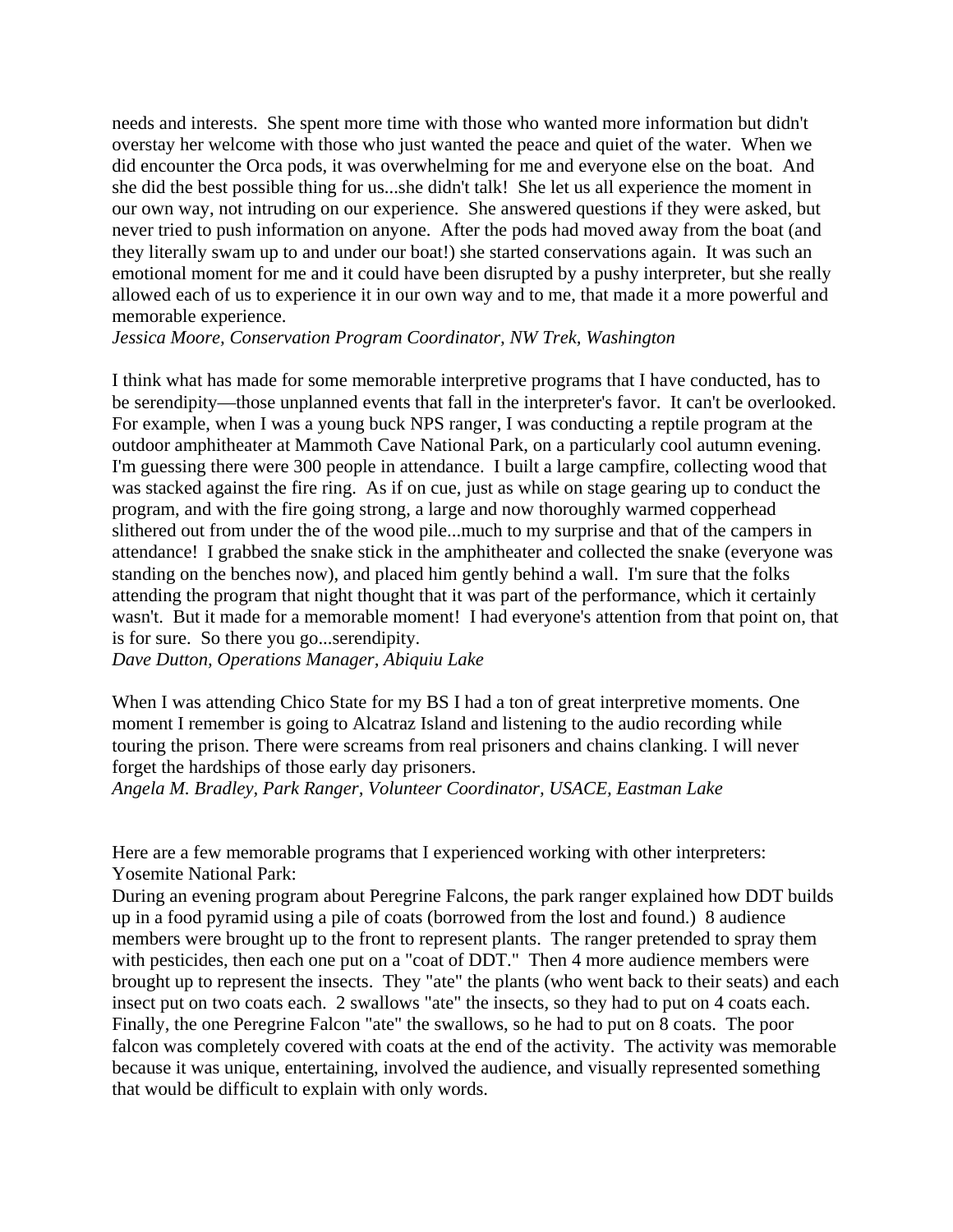Redwood National Park Outdoor School programs (while working with Jay Moeller): -Hand out paint chips from your local hardware store with a wide variety of colors. Challenge members of the audience to find that color in nature (within a defined area like a small meadow). After everyone has found his/her color, walk around together as a group and each person shares what they found. The activity was memorable because it involved the audience and challenged them to make their own discoveries.

Black Diamond Mines Preserve school program (East Bay Regional Park District): -Naturalist Mike would stand behind a child and use him as a human puppet. He would describe the life of a miner and move the arms and head of the child to act out what he was talking about. This interpretive method was memorable because it was funny, but also because he was bringing history to life and making it personal for the audience.

### Crab Cove (East Bay Regional Park District):

-The naturalist would dress up a child in a crab costume to explain the natural history of crabs. The costume had many parts and as the naturalist added each part, they would describe the function of that body part. The program was memorable because it was entertaining, clever, and personal for the audience members who knew the child. (You know the child will never forget that time he was dressed up as a crab!)

# Corps of Engineers:

Don't forget to mention the "Sink Fast" activity which is probably one of the best interpretive activities I have ever experienced. This activity is memorable because it is entertaining, involves the audience, and incorporates the universal concept of "survival." http://corpslakes.usace.army.mil/employees/watersafety/toolbox/interp/Sink%20Fast.pdf *Christie Johnson, Park Ranger/ Outreach Specialist, Willamette Valley Project* 

# *U.S. Army Corps of Engineers*

The ones I have attended that stuck in my memory were those that involved living history or storytelling. If appropriate humor was included, that makes it even better (think of Dave Weiss' programs). Music and cultural demos in the living history programs greatly enhanced the memory quotient. The programs that included stories were most memorable to me if they were people stories rather than stories about events or things. For example, a story about Lance Graham, a newspaper reporter who was standing on the top of Lassen Peak during an eruption is far more memorable and compelling than a story about an eruption of Lassen Peak. And of course, we all do remember doing something. While it's memorable for visitors to do something, for some people, it hard to get out of their comfort zone...just a thought. *Miriam Macdermot, Park Ranger, Bonneville Lock and Dam* 

We were on our way to New Zealand and had a 12-hour layover in Sydney Australia after an allnight flight across the Pacific Ocean. We decided to spend the day in Sydney on the Harbor to be able to get the most out of the day and not have to spend time in traffic. When we arrived at the Harbor, we, of course, immediately recognized the Sydney Opera House and the bridge across the Harbor. Every New Year's Eve news report shows fireworks over this area as the start of a new year still one night away in North America.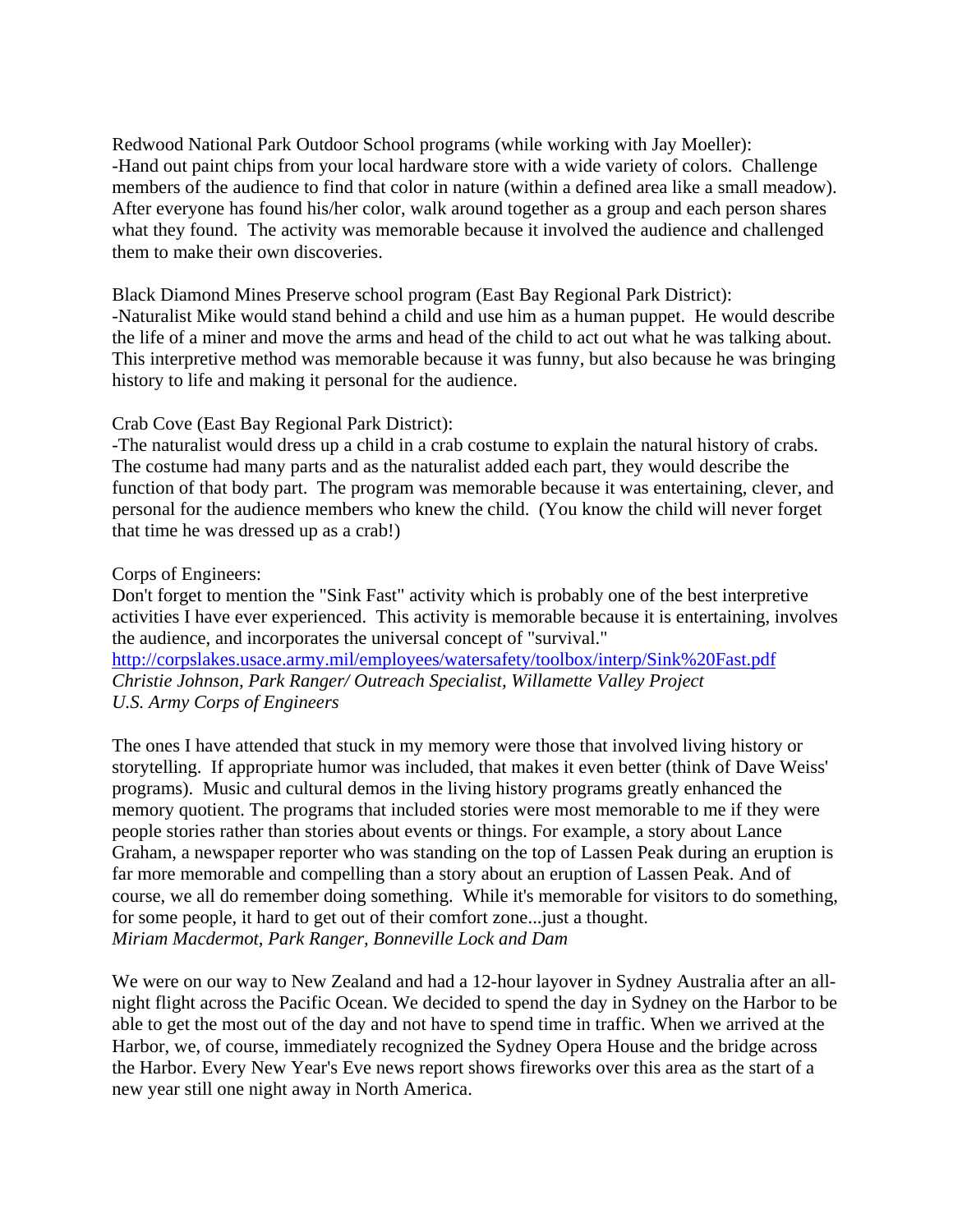We discovered that the Opera House had a tour leaving about every 1-2 hours…. It was an amazing tour that engaged our minds and our hearts to reveal the history, struggles and community involvement in planning and building this iconic structure. The guide did a marvelous job of involving us in the story and pulling along an international audience with varying degrees of English proficiency. She had me hooked and I was very impressed. I spoke with her after the tour and told her I wished I had taped or filmed her giving the tour. She seemed embarrassed when I told her this and even more when I told her that I trained people to do tours and programs. Then I asked her how long she had been doing the building tours. When she answered six months, I was floored. She had a gift of being an incredible interpreter and I hope she is still practicing her craft five years later now. I use this story a lot when teaching CIG courses as an example of how someone can be good right from the start. *Chuck Lennox, Principal, Cascade Interpretive Consulting. LLC* 

Besides the usual: laughter, enthusiasm, audience participation, clarity/relevance, flow...etc. I would say the element of surprise and the unexpected, plays a huge role. *Amber Tilton, Park Ranger, The Dalles Lock and Dam* 

My most memorable interpretive program was one presented at Mt. St. Helens a couple years after the mountain blew its top. Ranger Ralph Naess gave the daytime program and it was so captivating that I took some photos of him in action and mailed them, thanking him for his spectacular program as a way of encouraging a fellow interpreter, totally unbeknown to me who he REALLY was!

Ralph was a very personable presenter who welcomed his audience and asked where they were from along with other niceties to warm up the group. His talk was about the mountain. Of course it was outside with the mountain behind him, literally in our faces. Being in the place of what the talk was about certainly drew in the people to listen. Mountain information was greatly desired. Ralph used of his entire body and voice. Gestures with his hands gave the audience the sense of size. He moved slowly back and forth across his "stage" to encompass the entire group, bending down here and there instead of just standing straight all the time. Action words described. His voice varied in loudness for punctuation. He might have used props or tools to emphasize parts of his talk. He knew what he was talking about and never a stumble. He was the best interpreter I have ever listened to.

*Bonnie Ecker, Corps of Engineers, Seattle* 

1. The Louisville Slugger Museum in Louisville, KY. It wasn't a presentation as much a movie at the start of the tour of their museum. It was where I made the connection and truly understood thematic interpretation (my ah-ha moment). Their theme, btw, is "the heart of the game starts with the crack of the bat". Still gives me goose bumps (over a bat museum... and I am not a huge baseball fan either).

2. Listening to Hasan Davis as "York" during the Lewis and Clark Bicentennial. Hasan brought the character to life and tears to my eyes as he talked about life as a slave, the freedoms of being a part of the expedition and life in slavery after returning back to civilization. It was memorable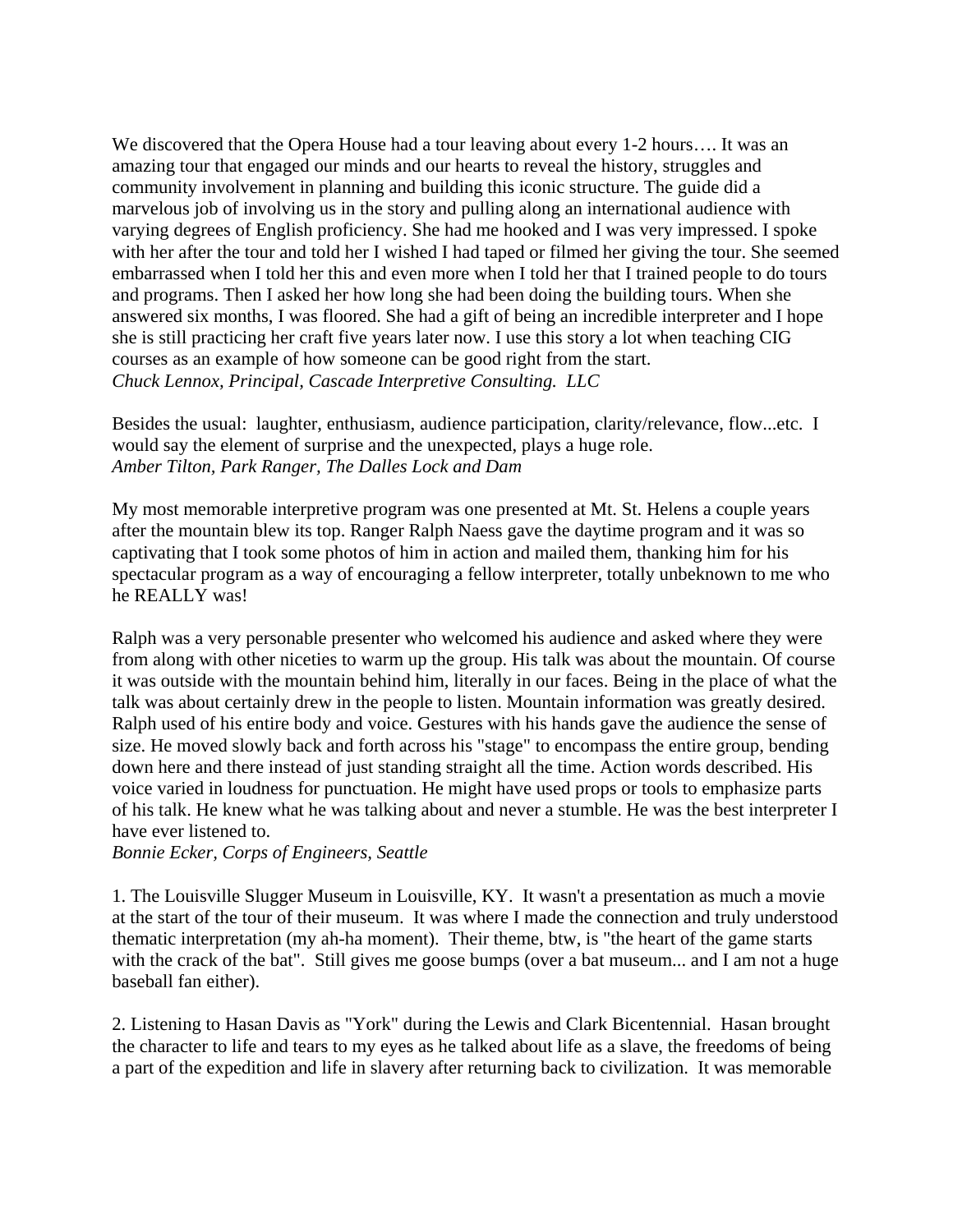because the presentation tugged on your heartstrings (emotional connection to basic human rights).

3. I was a foreign exchange student in the UK in 1992/93. I went back for a visit with Dean in 2007 and the changes to their programs were amazing. IN 1993 it was a walkthrough of castles. In 2007, there were places for kids to dress in the time period, games of the times, actually GREAT interpretive programs on the history of the location, etc... Very few were the same "stuffy" stiff upper lip castle tours of the past. The UK is putting a HUGE effort in to interpreting their past. Edinburgh Castle in Scotland and Alnwick Castle in Northumberland (Hogwarts) were top notch interpretive sites with a variety of options for interpretive experiences.

Although I make intellectual connections to presentations all the time, the emotional connections are what really make me remember a presentation for years. I can't think of a single presentation on natural resource management issues that hit a really strong emotional connection (hence, I can't recall any presentation I have been to about those subjects). *Alana Mesenbrink, Park Ranger, USACE, Libby Dam, Montana* 

What Makes Interpretation Memorable? I have always thought of interpretation as a management tool - a way of getting a point, idea, management goal, etc across to our visiting public. To this end, I have done my share of nature programs, facility tours, and "explanation" programs (i.e. explaining to the public why we regulate their use of our land). I enjoy doing the programs and also enjoy listening to programs of other talented interpreters. I would like to relate two memorable moments in interpretation that occurred to me.

My true love in interpretation lies in historical interpretation. Whether (I'm) doing a living history program or a program as a contextual ranger explaining a point in history, I really enjoy doing the research and relaying that data to my visitors. By doing a good living history program and doing it correctly, you can make a significant impact on the visitor. Several times in my career, I have done a first person living history portrayal about a specific person during a specific event. When you become that person, at the site the event took place, on the day it took place, you are able to make history spring off the pages of a book and make it real for the public. One incident happened to me during the Lewis and Clark Bicentennial in 2003. We were portraying the men on the expedition at Fort Wood in Illinois at a re-creation of the stockade that the men built. We were honoring them at the first night they stayed in the enclosure. We were on the site 200 years to the day. According to the journals it snowed 4 inches that night. Guess what – 200 years later it snowed 4 inches on us. Now, we were using their names, dressed in period clothes, trying to stay warm by smoky cabin fires, doing things that soldiers do to stay busy on the campaign. Everything was the same. IT WAS EERIE! Those kinds of moments make the hair stand out on your neck and you can feel your kindred spirits all around you. But the best part of the experience comes when the public walks up to you (or you hear it through your contextual ranger) that your authenticity was top notch and they felt as if they were actually there to see the original and know what the historical figures had to endure. That's what makes it all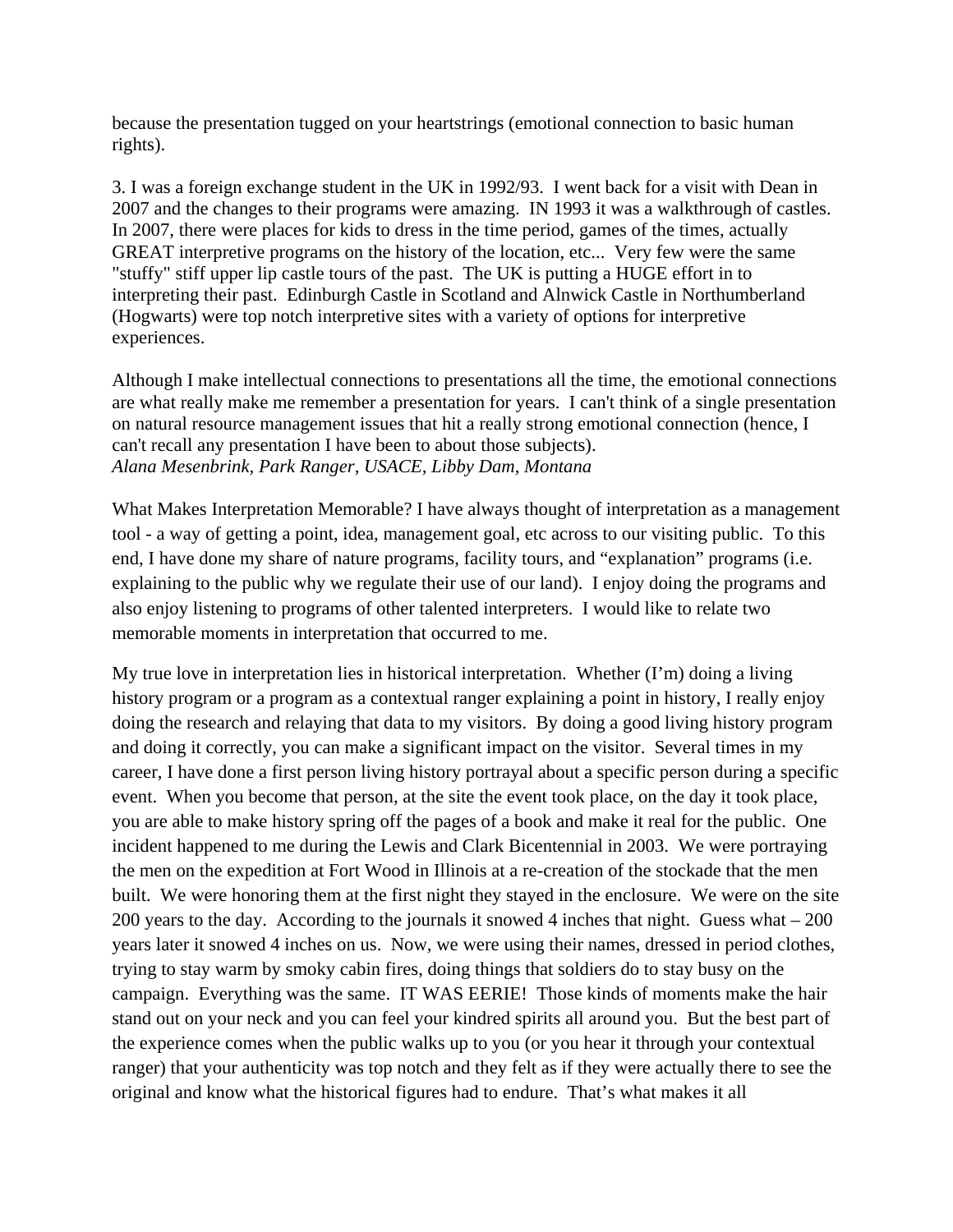worthwhile. I will remember that positive moment in interpretation for the rest of my life. *Ken Wilk, U.S. Army Corps of Engineers, Park Ranger, Melvern Lake, Kansas* 

I am a consumer of interpretation. And I am a critic. So my experience as the interpreter and the interpretee will be the filters to my response.

Early experience that may have set a life's course:

 a. My family traveled to Shenandoah National Park when I was about 13 or 14. The parents' plan had been to drive the Skyline Drive and then the Blue Ridge Parkway all the way to Great Smokey Mountain National Park. However, when we got to Shenandoah we stayed to go on a couple ranger walks. We met at the Visitor Center and car caravanned to a trailhead for a rock scramble along a stream bed. I recall it because it was fun. It was out of the ordinary. I remember a story that the Ranger told, and can tell it to you later. (It is in regards to signs.) I also recall a woman on the hike was from NYC, apparently her first time out of the City. Early in the walk the Ranger passed around a twig of black birch or sassafras for all to smell. She ended up with it and let us know that she sniffed it whenever she wanted a bit of a pick-me-up to keep going. (OK, it was the late 1960s. I've since learned that Bruce McHenry was Chief of Interpretation at Shenandoah at this time.)

 b. Another family camping trip. This time it was to Acadia National Park, maybe the following year. We went to a campfire program that was memorable. It had a campfire, unlike many amphitheatre programs I've been to since. There was singing, something that I don't think most people can do any more. And it may have been my first exposure to Maine humor. I've been telling some of those stories ever since. And I've been trying to return to Maine whenever I can.

### An interpretive program that I did:

 I have to include one recent one. I volunteer at Historic Fort Snelling. Last fall we ended the season by offering candlelit tours of the Fort. I was assigned with Mr. Eckert to the Hospital, my favorite post at the post, and given the story of an amputation to interpret. Now, Fort Snelling once did 1st person interpretation, but now uses 3rd person except for "History Players" in the Commander's House. This night we sort of bent the rules. Mr. Eckert, the Surgeon, taught me, the Steward, how to do an emergency amputation. At the end of the evening was the scheduled time for the Hospital demonstration. The small room was packed with visitors. By the light of the fire in the fireplace and two candle lanterns I showed the surgical implements and talked through how to amputate an arm. (I don't recall having any volunteers to be the patient, so had to use my own arm.) This was memorable because of the atmosphere, the "ooo, ick!" factor, and the resulting interest in the audience. The site supervisors had to come and chase people away 15 minutes after closing because of the questions and reluctance of people to go home.

Summary. What makes interpretation memorable? Something that takes the visitor out of the ordinary - an adventure, a different slant, a new smell, a good story or familiar old song, a chance to touch the past. We don't teach it, but good interpretation involves good humor.

#### *Rick Magee, U.S. Army Corps of Engineers, St. Paul. Minnesota*

Memorable Moments in Interpretation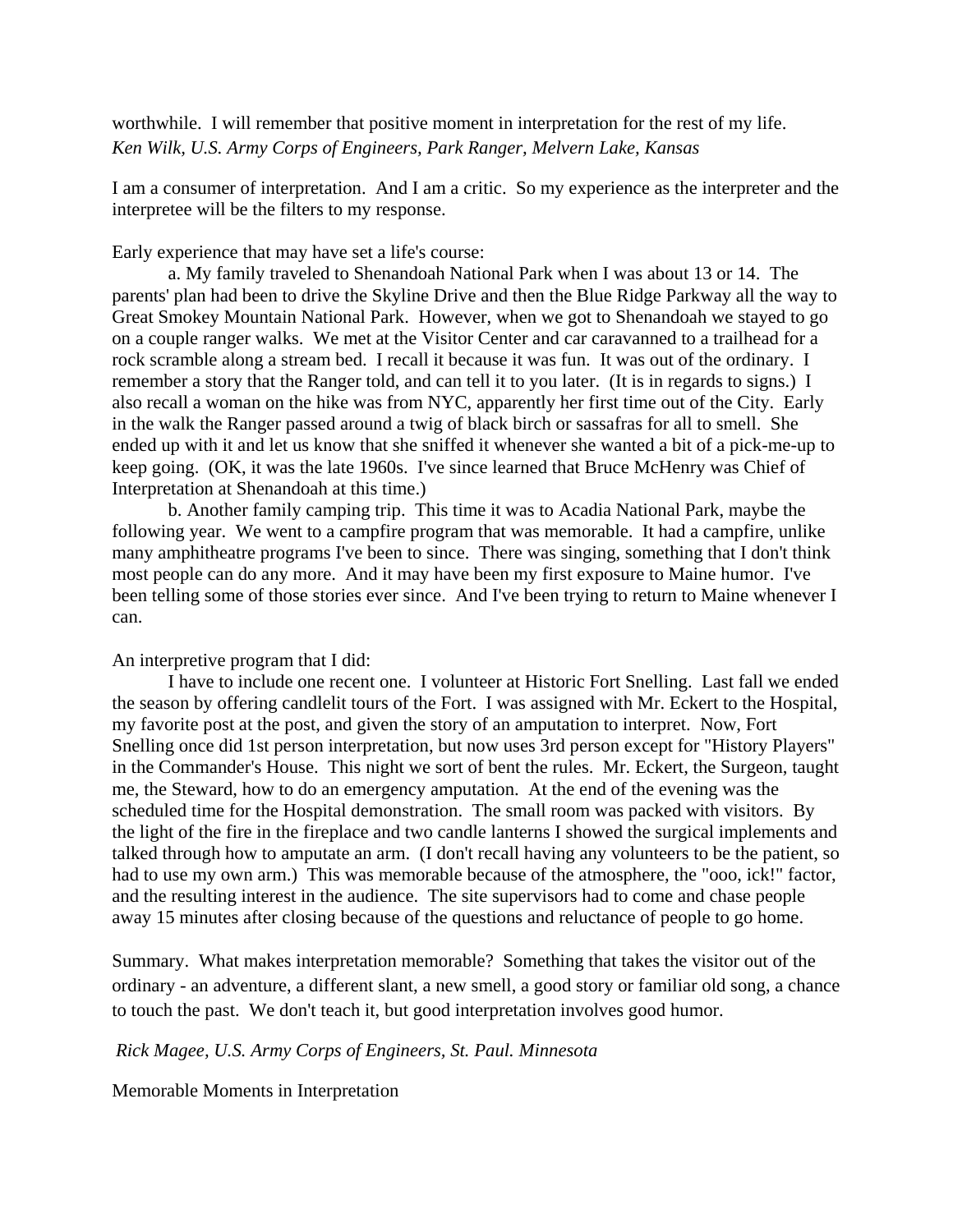The most memorable interpretive moments of my career were experienced during the Lewis and Clark Expedition Bicentennial Commemoration. As a member of the Corps of Engineers interpretive team, I was fortunate to work signature events in Kansas City, Long Beach, Billings and two in St. Louis.

 The opportunity afforded me by Corps team leaders, Jean Nauss and Ken Wilk ranks as one of my most influential life and career-changing experiences.

 Hassan Davis' first person interpretive depictions of York, William Clark's manservant, were tremendous. It is universally accepted that York made a more than meaningful contribution to the Corps of Discovery's 28-month journey into history. Mr. Davis' performances were essential to the success of the Bicentennial Commemoration.

 From a troubled youth, often expelled from high school and college, Hassan made the commitment for a better life. He rose to student body president at Berea College and went on to graduate from law school. With more than twenty years of public speaking experience, Hassan shares living history stories of noted but not well known African Americans like Joe Lewis, boxing legend and York of the Lewis and Clark Expedition. "I want to do more than repeat statistics, I want to reenergize, and encourage, I want to inspire. Most of all, I want audiences to walk away realizing the power they have to contribute to the success of a child in this world, or ultimately, insure their failure", proclaimed Hassan Davis.

 In bringing the past alive, Hassan exuded power and raw emotion in relating events that formed history two-hundred years ago. As an expedition member, York was afforded the opportunity to vote and enjoyed many perks that were unprecedented for a slave in the early 1800's. After the expedition, he returned to being Clark's slave and was kept in slavery for several years before Clark finally allowed his freedom. Hassan related York's frustrations with tangibles that left his audience with an emotional glimpse into York's life. Hassan's inspirational, first person interpretation style brought the past to present by revealing meanings, feelings and relationships. His heritage interpretative technique provokes inspiration and the desire to know, persuades the audience to relate and reveals a deeper meaning that produces behavioral changes.

 As a visitor from the past, the heritage interpreter has the opportunity to heighten visitor involvement. When done properly, the interpreter entices the audience to see, hear and touch the past as they view the present. This is memorable interpretation, generating a visceral response opposed to presenting a few facts that are forgotten upon the conclusion of the presentation.

 Programs and presentations were plentiful along the Lewis and Clark Bicentennial Commemoration trail, but interpreters-like Hassan stood out and made the entire journey into history more memorable for me.

*Brian C. Westfall U. S. Army Corps of Engineers* 

To me the most memorable "program" was actually a few courses I took in college taught by a professor named Dr. David Russell. Dr. Russell teaches introductory biology, ornithology, methods in field ornithology and entomology at Miami University. I took all of these courses, volunteered twice a week at his banding station and worked as the teaching assistant for his ornithology lab. His passion for avifauna and wildlife in general is obvious in every lecture. Often his passion manifests itself in how he physically moves around during a lecture. Dave is not one for standing behind a podium; he is constantly moving, gesturing or demonstrating something. One lecture he created an animal cell out of balloons and duct tape; I recall with a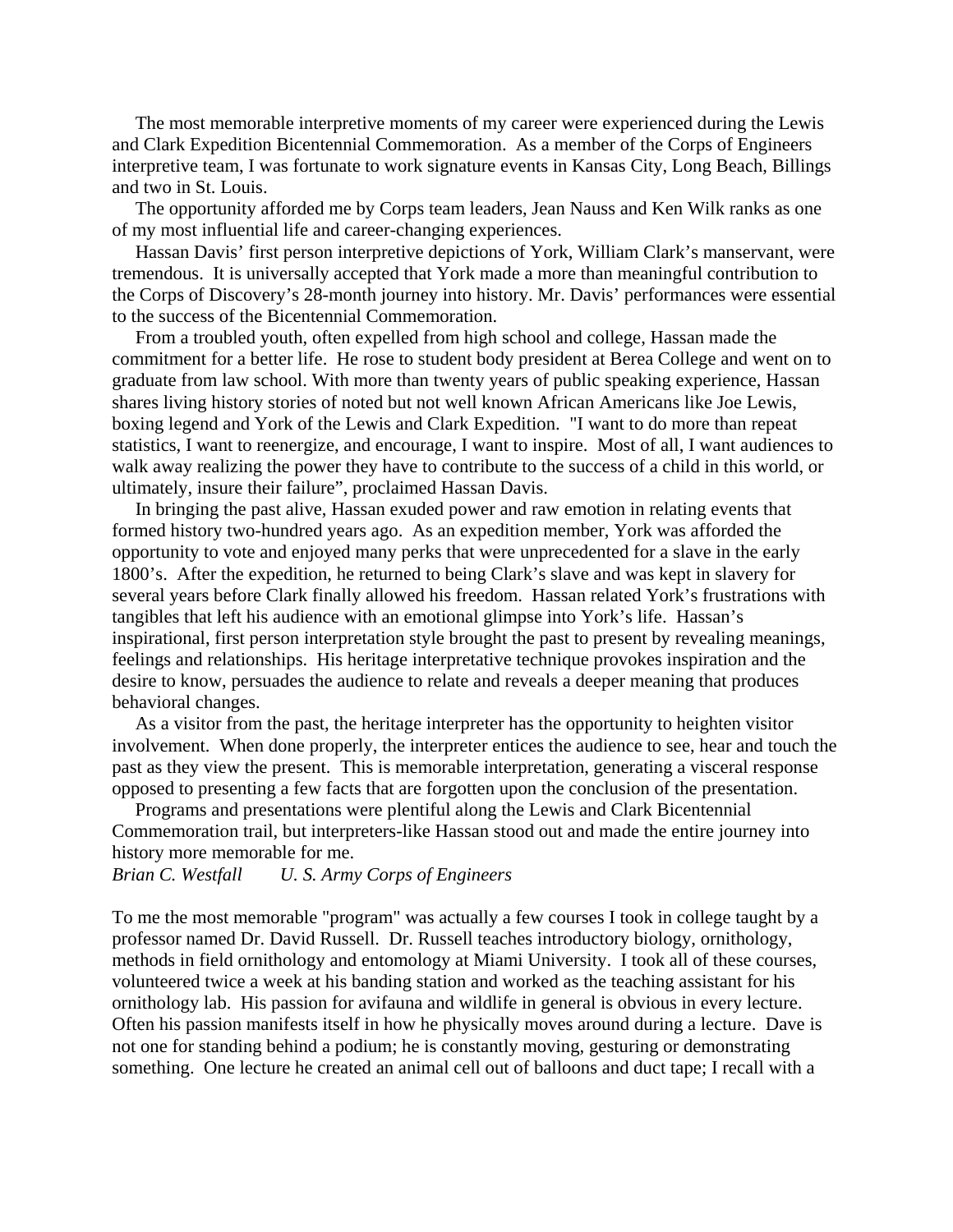chuckle that it looked nothing like a cell by the end of the lecture, but the process was memorable and engaging.

Dave's lectures were more than just facts and theories; he always added a few personal anecdotes. He broke the ice with his students by being real and personable, so that we felt comfortable visiting him in office hours and asking questions. Dave never made you feel stupid for asking a question.

Dave always has a metaphor for everything. Biology can be related to basketball and birds to horses. He has a knack for explaining concepts that can be inherently complex. His explanations were concise and did not bore the listeners with any attempts at showing us everything he knew about the subject matter. If a piece of information was shared with us it was important for understanding the big picture.

Dave took his lessons out to the field whenever possible. In his smaller ornithology courses he took the class out every week. The hands-on approach to learning made the classes memorable and honed my knowledge and skills. For part of the ornithology exam Dave would take us out in the field and point out a bird or bird song and each student would write down his or her answer on paper. This would continue until we ran out of time. His methods of testing our knowledge were aimed at applying information in a real setting. For the methods in field ornithology class we met at Dave's banding station where we learned about the life history and biology of birds while actually being able to handle, measure, weigh and take a variety of other data on the birds. Dave's homework assignments even got us out into the field. Each student was assigned a species of bird to observe once a week for the entire semester. We were to take notes every minute for a hour about the behavior of an individual that we would have to find ourselves.

Dave's passion is contagious. His style of instruction impassions his students; at least it did for me. I can recall exact locations of where I encountered specific species of birds for the first time. I can remember struggling to come up with an identification or answer, rather than being told this is this and that is that. I felt challenged, but not to the point of complete frustration and failure. Dave would not give up on his students. In his classes everyone is capable of learning about and gaining an interest in the subject matter. Dave has been a big influence in my life and I certainly would not be working with the Corps if it weren't for him.

*Rebecca Elefante, Natural Resources Specialist Ranger, Caesar Creek Lake Louisville District, US Army Corps of Engineers* 

### **More Memories**

In his book, "Applied Interpretation: Putting Research into Practice" Prof. Doug Knapp stated: "Although you may make memories, long term impacts may be the exception, not the rule." He also wrote, "If knew then what I know now, I would give my audience the experience of seeing a sunset from a ridge top rather than filling 40 minutes with ecological topics, human impacts on that ecology, and ways to overcome global warming – which I did 20 years ago."

#### **Personal Memories**

I took a day cruise out of Seward with an on-board interpreter. It was more of a "let's go out and see what we can see and experience" trip than an interpretive program. We visited a glacier and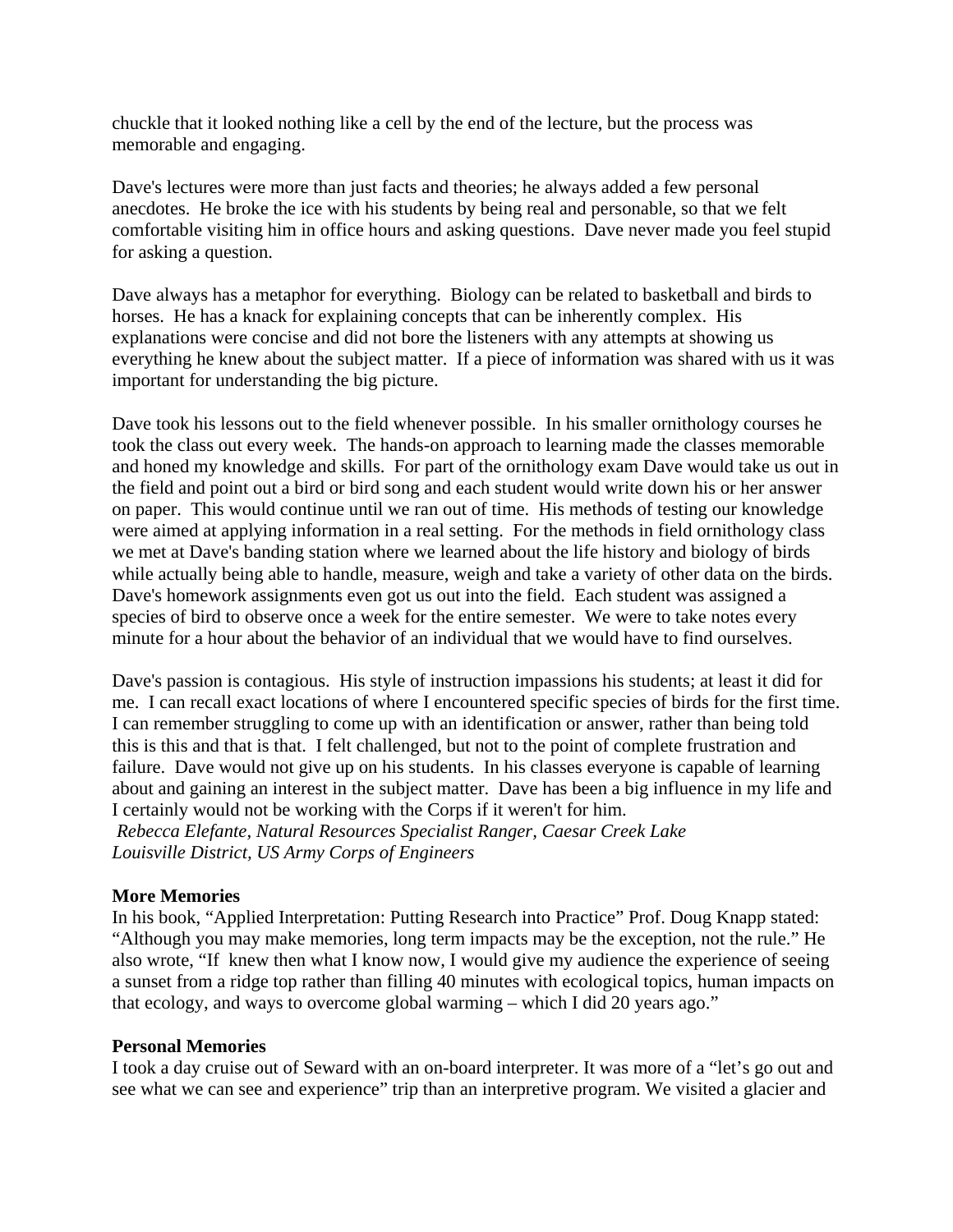watched it calve; we saw a solitary orca swim under our vessel heading for an island filled with noisy sea lions. As the whale approached the sea lions they suddenly grew very quiet. I remember seeing puffins on cliff-like apartment houses and Dall's porpoises playing in the bow wave. I do not remember the messages but I do remember the sights and the wildlife.

On another trip to Alaska, after the Anchorage NAI workshop, I travelled the inside passage on the Alaska Ferry back to the lower 48 from Juneau to Bellingham with my friend and co-worker David Weiss. On the ferry we latched onto an elder hostel group and I lead some sing-alongs for them on my guitar. I remember some of the interpretation from Rob from the Forest Service but much of it is gone. I remember stopping in a church in Sitka and hearing about a fire and people rescuing religious icons. I remember an on-board interpreter spending much of the cruise carving a mask from cedar.

I remember visiting an excellent Forest Service visitor center in Ketchikan where I was fascinated by totems and by lights and shadows projected onto the walls. I'm sure that is not what the exhibit designer thought would be most memorable, but as an interpreter, I'm not the average visitor. Knowledge of interpretation has ruined me. I'll never simply appreciate another visitor center without somehow dissecting it.

The first interpretive program I ever saw was an evening program in 1974 in what was then Roosevelt National Memorial Park in North Dakota. It was memorable although I only remember one thing about it. I remember washing my hands.

Let me explain. At the time, many shampoos and similar products touted the benefits of Yucca as an ingredient. The interpreter at the evening program passed around a bucket with some yucca roots (dug up outside the park, of course) and allowed us to wash our hands. His message was that local tribes used this plant for cleaning - just as popular shampoos and soaps were doing were at the time. Nearly 40 years later, I remember this message, though nothing else about the program. He used the technique of getting his audience to do something.

The second program I remember was in Glacier National Park. I went on a long hike with a ranger named Gary to Grinell Lake, one of a string of lakes out of the Many Glacier area. I remember some of the information about the formation of the glacial lakes. I remember feeling vulnerable being in grizzly bear habitat. He told the group that he would hike further if anyone else wanted to go. I was one of 2 people who went with him. I remember that one-on one experience, being able to have a conversation with a ranger. I also remember the joke he told, "We are going into Grizzly bear territory. In case we see one everyone make a tight circle around me and I'll protect you. He used techniques of meaningful one on one contact (like we all do when we rove) and humor.

For me, the impact of both of these programs was that I felt like I found my profession. I thought something like, "This is what I want to do when I grow up!" Those good memories changed the course of my life.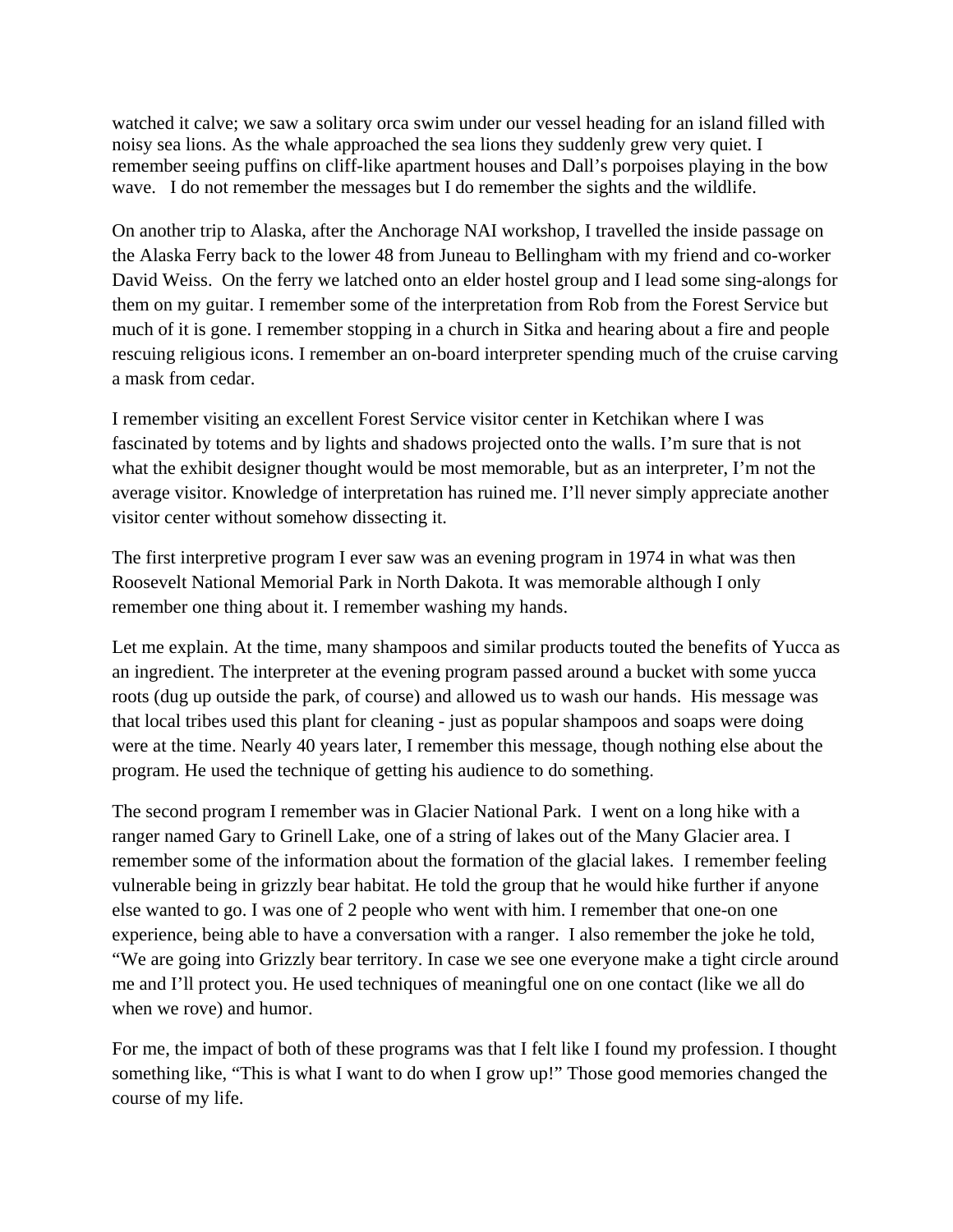What makes programs memorable? I asked one of my coworkers and he told me that good programs include an enthusiastic interpreter. I believe this is true. One memory I have from over 30 years ago involved a very enthusiastic woman who walked us through Oregon Caves, She acted like the cave was the most exciting place on the planet and she could not wait to show us why! By the end of the tour we all felt the same way!

Another interpreter said holding live animals was memorable. I'm sure my daughter still remembers holding a python when she was about 10 years old. Ranger Jane Jackson recalled standing over a place where water used to pass underneath to power a textile mill in Lowell, Massachusetts. The interpreter pointed out that the flowing water below them powered the entire mill. Ranger Dan Porter said, "It was great to get a thorough industrial tour of a water treatment plant because we saw everything in a sequence and really understood how it worked." Ranger Ryan Braaten said, "The best interpreters made it memorable by- using props, getting people involved and by making it fun and humorous!"

Jason Sharp, another one of my coworkers, remembers visiting a pioneer village in Ohio as a child and remembers making and eating corn cakes with a first person interpreter. He remembered forming the cakes and eating them. He also remembered asking her about why she wore running shoes! Her feet hurt!

Brian McCavitt another coworker, remembered a demonstration about the budget in which the interpreter kept taking away half of the water he had just given audience members as an analogy about a shrinking budget.

Melissa Rinehart remembered a program she saw at Mount St. Helens. The interpreter told about the sequence of events as seen from Johnston Ridge by David Johnston, the volcanologist who died there on 18 May 1980. As the interpreter described the chronology of the eruption she related how many minutes had elapsed as David Johnston reported on the events while watching the eruption heading his way, knowing he could not outrun it. She used the intangibles and universal concepts of the power of the eruption and facing certain death. The most moving intangible focused on the passage of time. As the program progressed the interpreter kept telling the audience how much time had passed. Those universal concepts gave this program drama and power and made it memorable.

One program I remember from 15 years ago came from Todd Cullings at Mount St. Helens. I'm sorry to say I do not remember the exact sequence of the May 18, 1980 eruption. But Todd assigned different segments of the audience to play different stages of the eruption: the landslide, the explosion, the pyroclastic flows and so on. It was memorable because it was fun and we all acted out the eruption- we all did something. We all laughed. We all made noise. We all moved and we all left with a better understanding of the eruption. Todd served as the choreographer of the eruption as acted out by the entire audience. The program was memorable because I enjoyed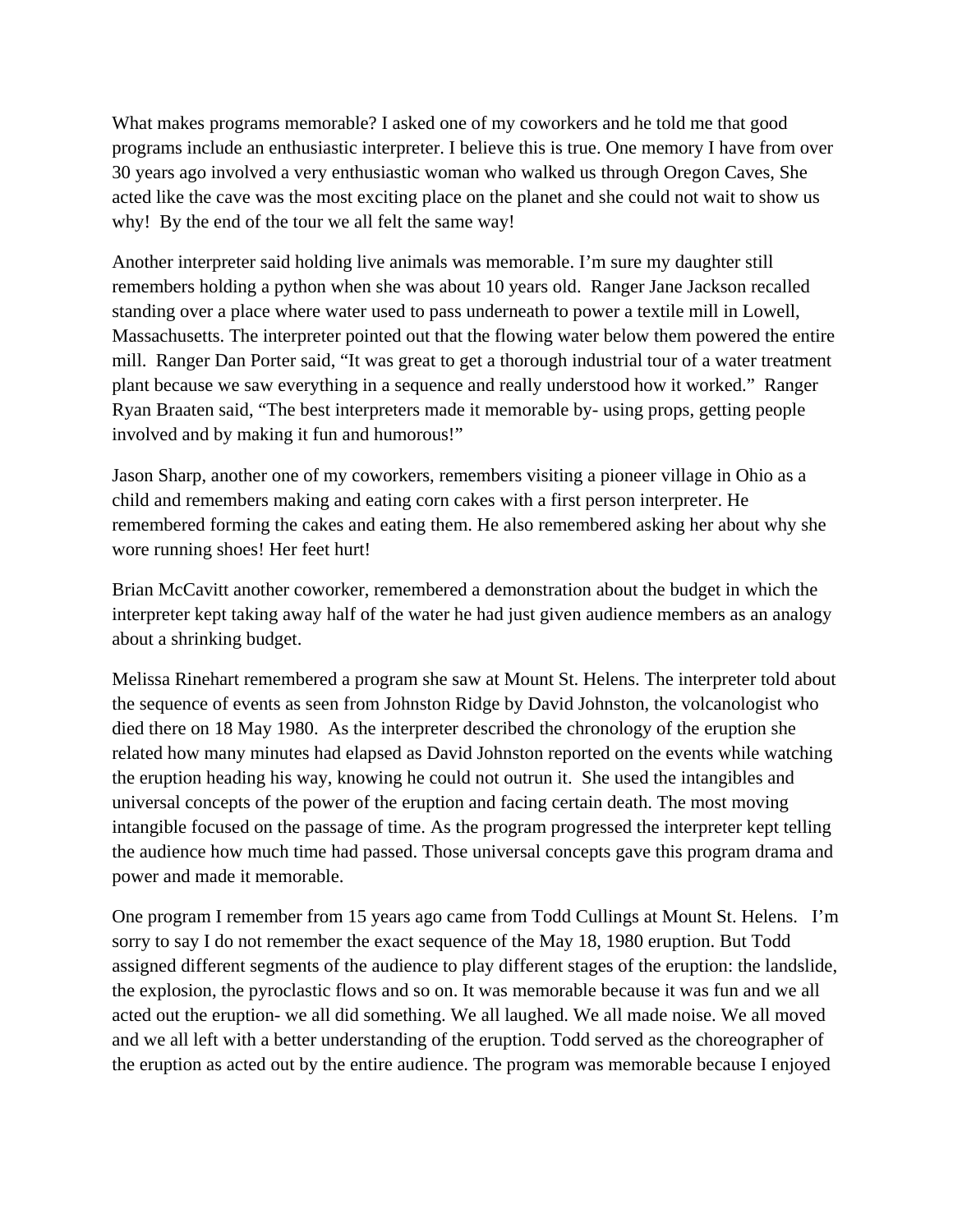it, because I moved and made "eruption sounds" and because I left with a better understanding of the events of May 18 1980.

# **Not-So-Good Memories:**

A not-so-good program: We were hiking alongside a creek/falls and there was a group there with a tour guide. But the group got so strung out along the creek that only a small portion of the people got to hear his stories. It was a pretty narrow space, so it would have been tough to stop and get folks corralled. And maybe the people that really wanted to hear him stuck close, and the others wanted to do their own thing - I don't know. I kind of stayed within ear shot because he had some interesting info he was sharing. *Twila, A Friend of Multnomah Falls* 

Negative: In the mid 1970's I toured a number of early American historical sites as part of my research on the subject. I walked onto the model of one of the first ships to reach this continent. An interpreter was stationed inside one of the cabins onboard. As I walked into the room, he started to give a canned speech. It was apparent that this "interpreter" was bored to death. Approximately half way through his "talk" I asked him a question. Not only did he not know the answer but he forgot where he was in his talk and had to start the canned speech over again. *Jim Runkles, former Park Manager, Bonneville Lock and Dam* 

My husband and I were on our honeymoon, driving from MI to Florida. We stopped and camped at (name deleted) in KY. We took a ranger guided cave tour, and got the world's worst interpreter! The man was in his 50's or 60's, and had no passion for his work. He told us interesting information about the caves, but had a nearly monotone voice and was just plain rude to the visitors! If someone asked a question that he thought was "dumb", he would say, "That's a dumb question and I am not going to answer it!". We were told not to ask about "the pretties"...those were found in Carlsbad Caverns. He was referring to the difference in rock formations in the two caves and apparently had been asked one too many times if there were pretty formations in these caves! He was impatient with the hikers, apparently not concerned with keeping the group together, and generally a not very nice man. By the end of the hike, I wasn't listening to the information anymore; I was just waiting to see what appalling thing he would do next! And I wasn't the only one, other visitors were commenting on how awful this guy was. That hike will always stick out in my mind as the WORST interpretive moment I have ever encountered!

*Jessica Moore, Conservation Program Coordinator, NW Trek, Washington* 

A memorable interpretive moment happened to me while on a family vacation. We were visiting a site that boasted of underground caves with guided tours. Our tour guide was absolutely terrible. He never smiled, recited the entire tour by rote, never paused or interacted with the group, never waited for the group to assemble, and never answered any questions. It was like being led by a robot where you just inserted the nickel, the recording started, and there is no off button. It was very obvious the tour guide wasn't having a good time, so no one else was either. This is definitely an example of a negative interpretive experience for me and rest of my group, who could be heard commenting all the way back to their cars.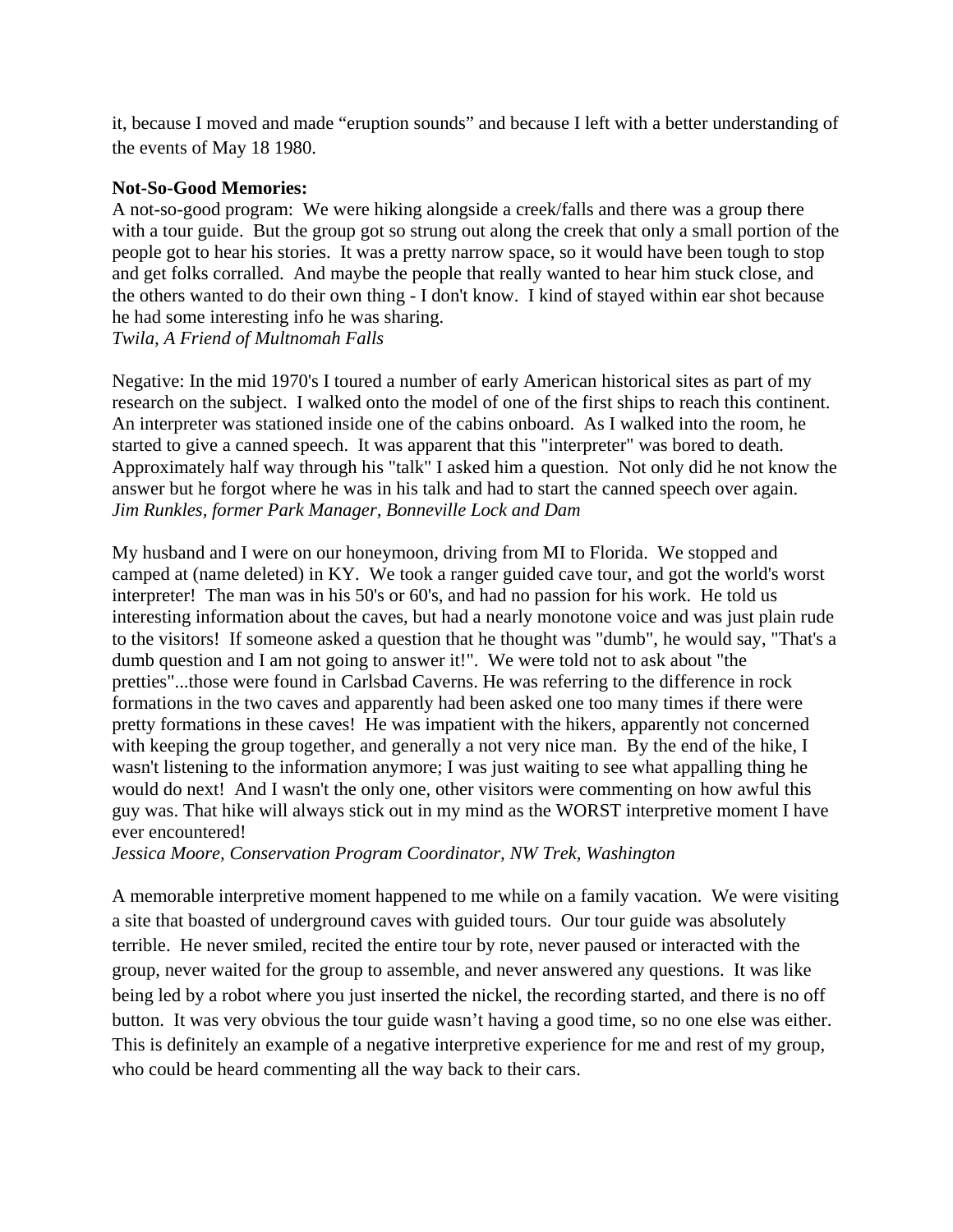Memorable interpretation can be looked at two ways – positive and negative. Memorable interpretation is not always positive. Sometimes the most memorable ones are the ones that don't leave a good impression. But always learn from what you experience – some memories show you what to do, others what NOT to do.

*Ken Wilk, U.S. Army Corps of Engineers, Park Ranger, Melvern Lake, Kansas* 

An interpretive experience that was bad, but memorable:

 Following the National Interpreters Workshop in San Diego, back in the day, my wife of the time and I visited (name of park deleted). Like usual, we stopped at the V.C. and checked on when and where the programs would be. At 10 a.m. there was a ranger walk scheduled at a particular trail head, only be a bit more than a mile walk. We arrived the next morning at 10 'til 10. Ours was the only car in the parking lot. At 10 o'clock we were still the only ones there. No ranger. At 10 past the ranger drove up. He saw that we were waiting and the look of disappointment was clear upon his face. By this time I had experienced many interpretive programs, experienced Paul Risk and Bill Lewis teaching, and had participated in several National and Regional Workshops. This was a memorable experience because the ranger was late; he was wearing a ball cap; and his shirt was half un-tucked from his green jeans. But he went on with the program for the two of us. Now one advantage of getting a private tour is the ranger is easily taken off script. (And by this time (the agency) often had a script.) The actual information imparted was interesting (I think he talked about the native palms and other plants of the Mohave.) But it was memorable as an example of what not to do to start an interpretive program. I wish I had the photo.

 One of my earliest interpretive experiences was a family trip to (name of park deleted). The year would have been about 1962. I just realized it was my parents' 10th anniversary, and we were retracing part of their honeymoon trip. Anyway, we took the long tour one day and the historic cave tour the second. The latter was lead by a gruff, somewhat bored or jaded ranger who told some jokes as we went along without mirth. It would not have been so memorable, except long about 1979 or so I again visited (name of park deleted) and took the historic cave tour. It was lead by the same even more bored and jaded ranger who told the same old jokes. *Rick Magee, U.S. Army Corps of Engineers, St. Paul. Minnesota* 

#### **Other Not-So-Good Memories**

I asked interpreters about some of the worst programs they remember attending. I got answers that included, "it was nothing but boring facts. There was no enthusiasm coming from the interpreter. Someone else said the evening program was a slideshow of "galloping postcards" with no message! I heard about one ranger that faced the screen and read her slides in a monotone lecture about water quality…. A friend told me that one program was so depressing and full of doom and gloom that after the program he seriously considered not having children.

I know of another case where the interpreter misidentified a bird then argued about it with a visitor who knew better. Once I saw an interpreter walk into an amphitheater and ask a couple of hundred people to sing along with some unfamiliar songs that were very uncomfortable for the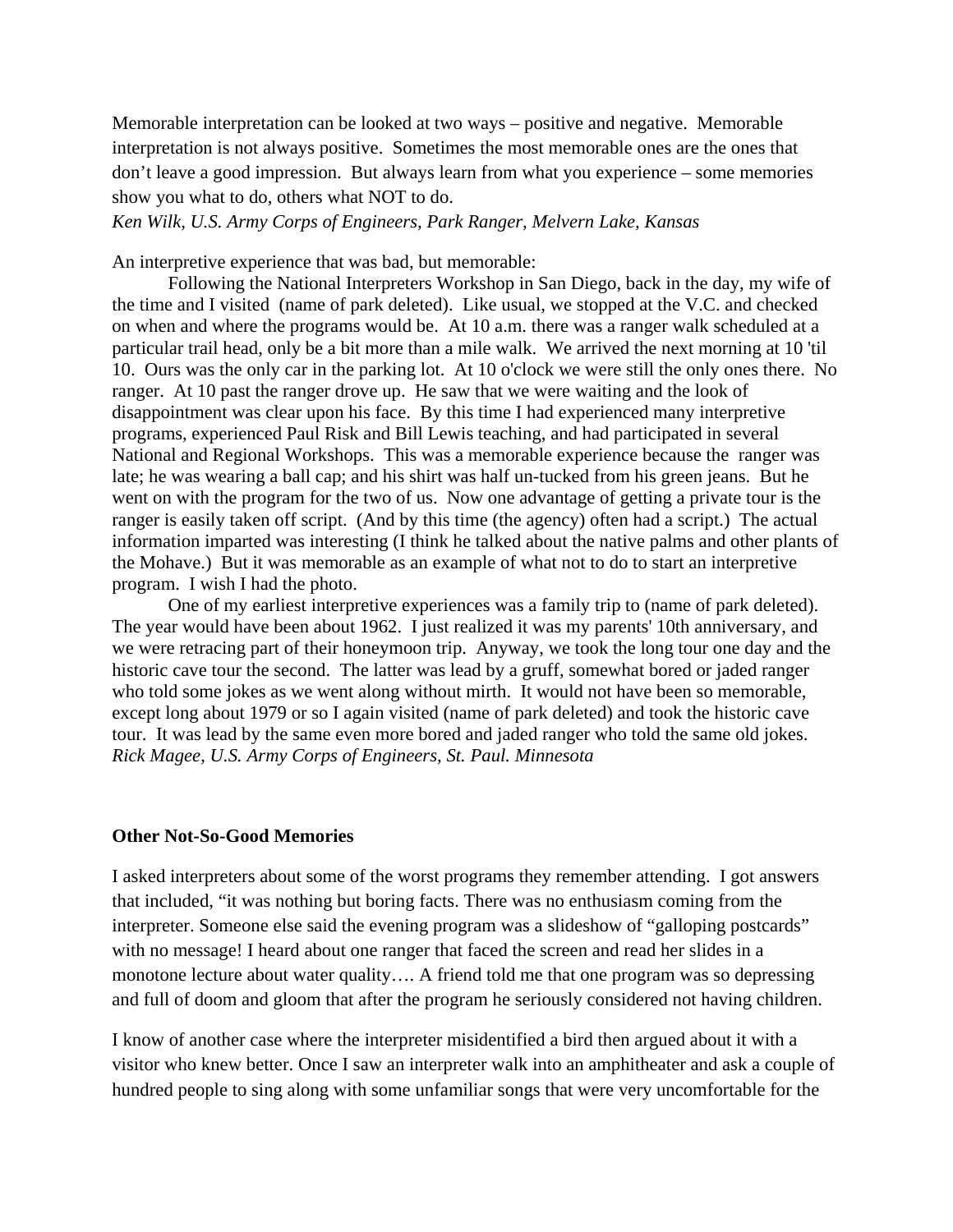audience to sing because they were very inappropriate for the setting and because she did not take time to build any rapport with the audience. It felt awkward.

No enthusiasm, rudeness, inaccurate information, inappropriate techniques, too much information, poor presentation skills, distracting appearance, poor hygiene (aka smelly ranger), and so on…. We've all seen bad programs and we've all received poor service. We want people to remember good programs and connect to the sites we interpret. We want people to understand, appreciate and support what we do!

As interpreters we can influence what people remember. We want visitors to remember our messages, connect with, relate to, and help protect the resources.

# **Memorable Programs about Water**

There are so many techniques we can use to make interpretive programs memorable…so many techniques to make programs about water or whatever else we interpret memorable. One of the keys is to involve the audience; another is to use appropriate techniques and powerful universal concepts to provide the audience with opportunities to make their own "emotional and intellectual connections to resource meanings."

Like people, water has moods. I remember taking a boat trip from the Nevada side of Lake Tahoe to the California side and back. The day was gorgeous and the lake blue and calm. On the return, a storm blew in, waves bounced the boat, the sky opened and rained so much that it probably raised the level of the lake. Safe inside, I appreciated seeing two moods of Lake Tahoe that day. I do not remember the information from the interpreter on board but I vividly remember the moods of the lake. Water is moody! It sounds like a universal concept.

Melissa Rinehart (Corps of Engineers) told me about watching and appreciating Jean Harrison (City of Gresham Water Division) very effectively presenting a program that Cindy Samples developed about the different meanings of water. In Cindy's own words, "It's amazing how people get it when I keep changing the "backstory" of the water. I start with, "Can you give me the meaning of this little vial of water?" Then I go on to tell them the "backstory" of the water: "This little vial of water is from the place I worked last summer in the Gulf of Mexico on the Deepwater Horizon Oil spill. Now can you give me some words to describe the meaning of this water?" Then I say, "Wait I think I may have mixed up the vials, I think this is actually a little bit of water from the place where I saw my first bald eagle on the Mississippi River when I was 8 years old. My father took me to the Mississippi River so that I could see the "endangered bald eagle". Can you give me the meanings of this little vial of water?" Then I say, "Actually this may be the vial of water from the place on the Mississippi River where my husband and I took our honeymoon - Hannibal, MO." Then I say, "Actually I think this might be the vial of water that was from my son's baptism." I then dissect the lists we made. So many meanings and intangible meanings are revealed once the resource - the little vial of water is connected to a story. I change the "backstories" to fit the audience but the intent is always the same - to show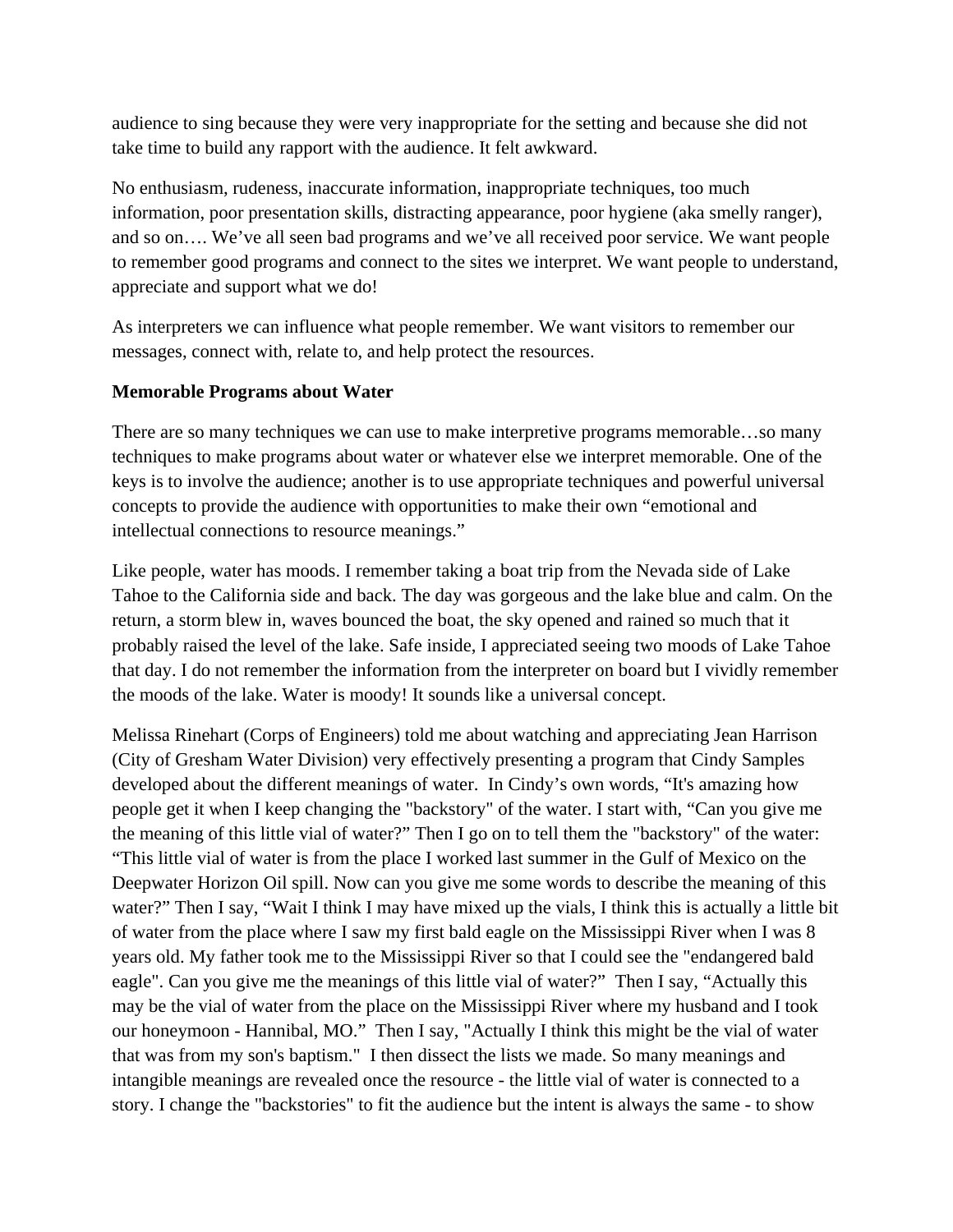how the meanings of the vial of water change once you can connect the audience to the resource. I use this when I am teaching tangibles/intangibles and universal concepts." *Cindy Samples, US Fish and Wildlife Service*

During a boat tour of Crater Lake I remember giving my program about the formation of the lake. It was neither the best program I ever delivered, nor the worst. It was a classic lake tour with a theme, subthemes, transitions, conservation message at the end, etc. During the program, a bald eagle splashed into the water about 100 feet from the boat and came up with a fish. I'm absolutely certain that no one remembers a word I said during that program but I imagine that nearly everyone remembers the boat ride and seeing that eagle catch the fish.

One of my interpretation students wanted to make an "interpretive display about a Fresnel lens from a lighthouse" at a maritime museum where she worked. She was eager to tell all of the technical information about this technically complex and expensive collection of prisms. She had pages of facts and wondered what to include. We decided that people may remember the stories about the lives that light saved, the shipwrecks it prevented, the sailors reunited with their families. They are less likely to remember the 726 separate pieces of glass that weighed 1026 pounds and cost 28,000 dollars. People remember stories and experiences, they forget facts.

We communicate messages about water that meet the goals and objectives of the agencies and organizations that employ us as interpreters. Many of the missions of our organizations and interpretive sites are neck-deep in water. We want people to feel a connection to the watery places we interpret.

We all have many meaningful memories of water. One of the techniques to get people to remember your interpretive message in your programs is to get them to *do something*. Think back to programs you've attended. Many of you may not remember the message or theme of the program but you remember doing something. I believe we should ask our audiences to do something that directly relates to our themes. This way, they may remember our message.

Questions to ask ourselves include: How do we convey messages to our visitors to encourage them to conserve water, to protect watersheds, to reduce waste streams leading to bodies of water? How do we encourage them to recreate safely on the water? How do we promote conservation of ecosystems and raise their awareness of their role in preventing the spread of pollution and exotic species? How can we encourage them to immerse themselves in caring for water? How can we help them internalize the idea to recreate safely on the water?

If interpretation is not memorable it is not meaningful. If it is not meaningful, why bother? If people cannot relate, what is the point?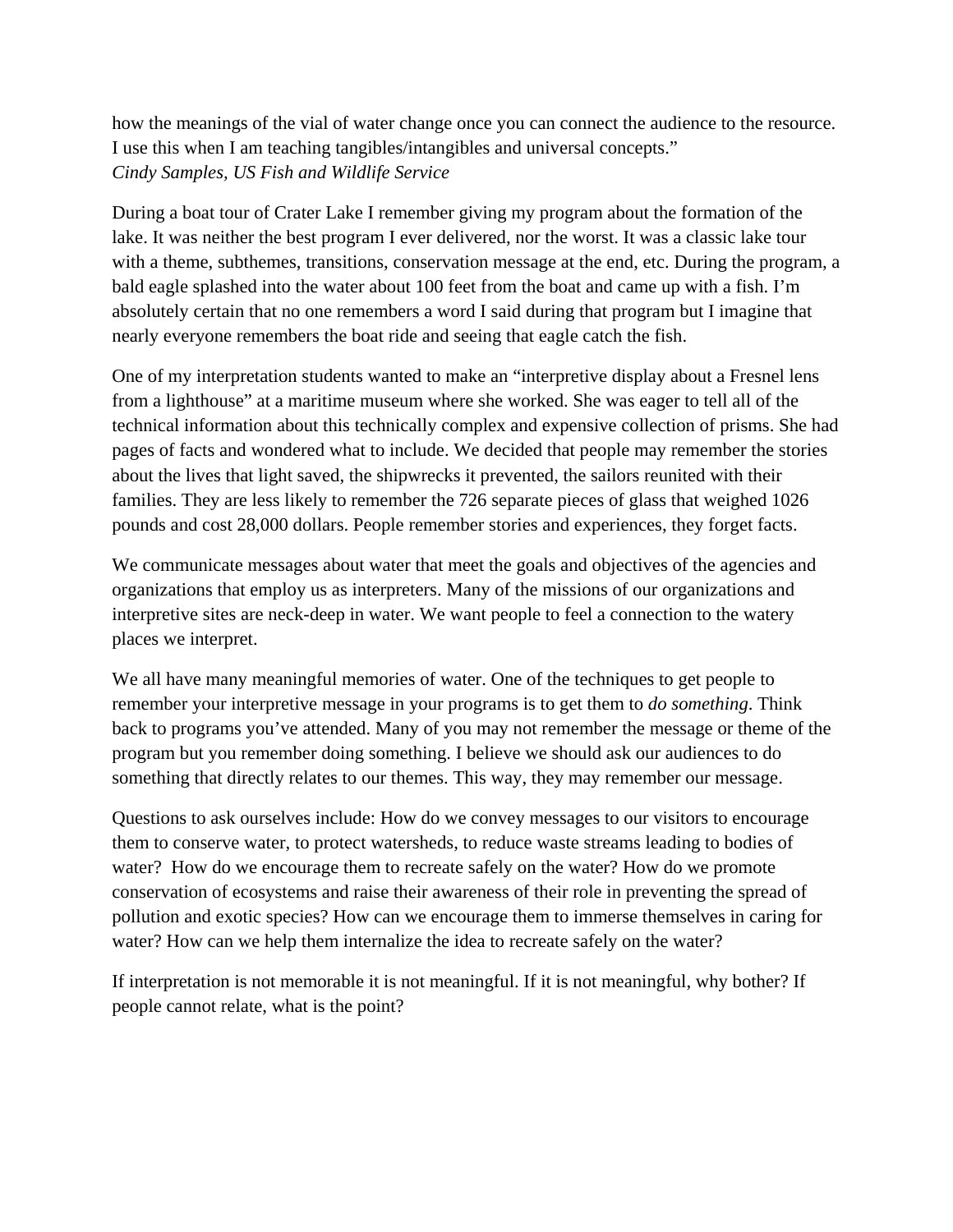# **Appropriate Techniques**

Appropriate techniques particularly well-suited to memorable interpretation include: providing meaningful visitor experiences, involving the audience and their children in something "handson" related to the message, and getting the audience to play roles. Living history presentations, including those where audiences perform, are be remembered. Other effective techniques include: quotes, poems, alliterations, questions, and analogies. Other techniques that make memories also include: using props, music, humor, and encouraging visitors to use senses to watch, hear, etc. Original ideas, site-specific knowledge or experiences and good program organization are important along with one-on-one contact with the roving interpreter. Interpreters also need to be sensitive to visitor's needs. Knowing when not to speak provides those crucial moments for visitor reflection. The wise use of surprise (revelation) and taking advantage of serendipitous teachable moments provides spontaneous learning. Personal stories can connect with the audience in a memorable way. See "Handles Update" a National Park Service publication by Peggy Scherbaum in the references for a very thorough list of appropriate techniques. One caveat, do not get bogged down in overused techniques.

# **In Conclusion**

From the above we can see that memories about interpretation can be divided into good and notso-good memories. Clearly, we want our visitors to experience good memories. This can be done by using appropriate techniques to create memorable experiences based on strong themes that, in turn, are based on powerful universal concepts, that perhaps recall childhood memories. Passion and enthusiasm were other ingredients in the recipe for a memorable experience. Involving the audience in something "hands-on" related to the message seems to influence what people recall and so does involving their children. Getting the audience to play roles and well-done living history presentations received many votes. Knowledge and good program organization are also part of the mix. Humor and one-on-one contact with the ranger were also vital. It was also important for interpreters to read their audiences and know when *not* to speak. Original and sitespecific ideas and knowledge were also mentioned. The use of surprise (revelation) and taking advantage of serendipitous teachable moments also helps. Personal stories are a great way to connect with the audience in a memorable way.

Most of this sounds familiar. Most of what people have shared helps validate what the researchers and scholars in the field of interpretation have been saying for many years. While this is by no means a scientific study, these anecdotes point to directions we all need to go to continue to create meaningful and memorable interpretive experiences.

I offer my most sincere appreciation to those listed above who took the time to answer my question, "Please tell me about a memorable interpretive program and tell me, Why it was memorable?" I sincerely hope that others in the profession can benefit from their memories.

J. Patrick Barry, Supervisory Park Ranger, Bonneville Lock and Dam, August, 2011